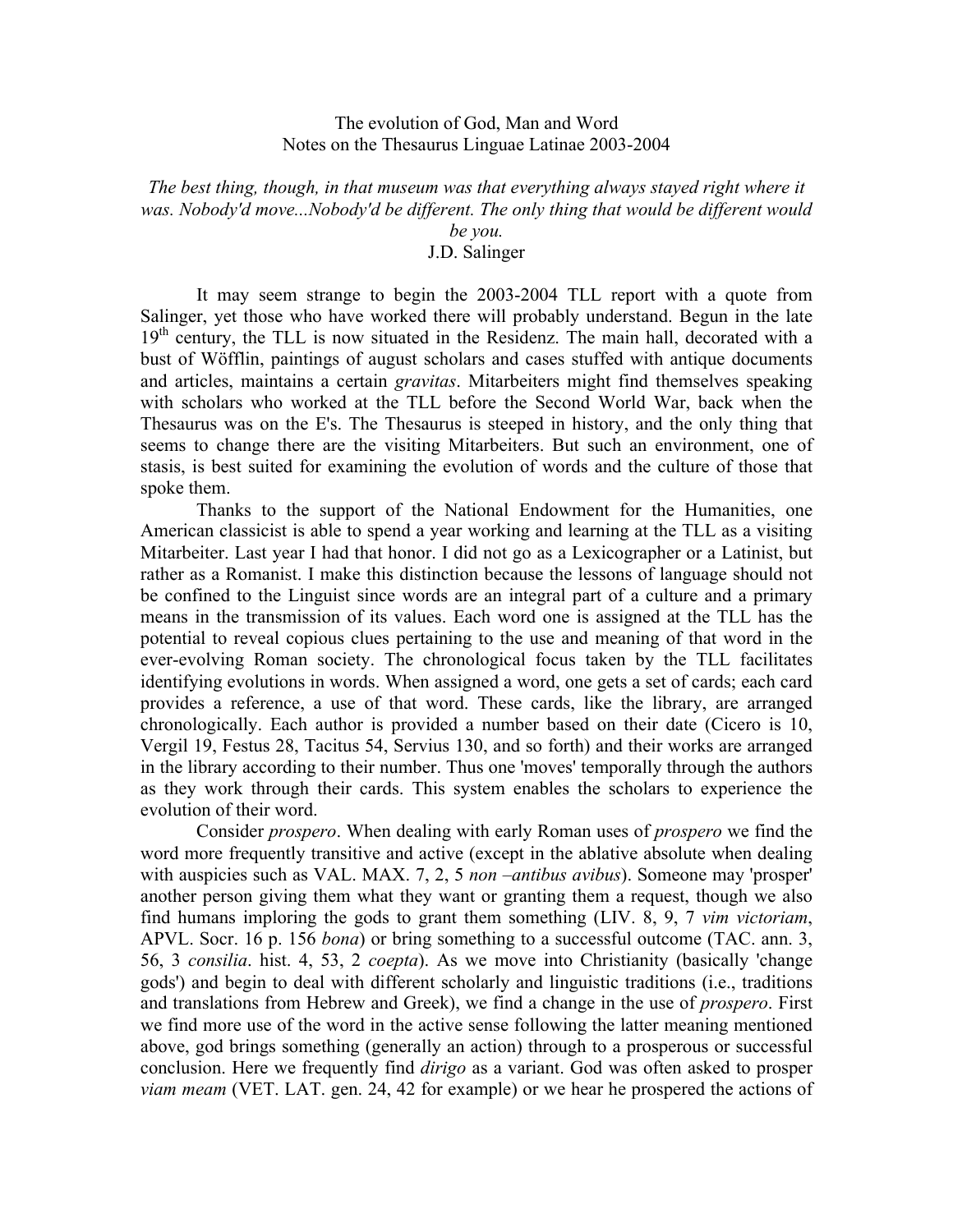a pious man, *quaecumque faciebat ... in manibus eius* (VET. LAT. gen. 39,3). And, as in the form chosen to report auspicies, we find that most things were done *domino/Christo – ante*. Also interesting is the move to the use of the passive. It is under Christian authors that we find the greatest use of the passive. It is god who makes things flourish, whether they be the *res humanas*, an *opus*, someone's *salus* or *iter* or the person themselves. *Prospero* is commonly chosen to translate *eÈodÒv* from the Greek and *tzlch* from the Hebrew. One could, of course, write a dissertation on the use and evolution of *prospero*, but a simple overview alone can detect some of the changes in the perception and use of a word as it evolves with a changing religious system. Under the influence of Christianity, *prospero* loses the strength of its meaning as 'to grant' and turns more towards the meaning of 'to foster' or 'flourish'. The power to prosper something falls into god's hands and humans become objects acted upon.

The chronological scheme set down by Wölfflin enables the scholar to focus on the evolution of a word and approach the myriad of its uses and meanings from a consistent framework. Of course chronology is not the only issue considered by the lexicographer -- Wölfflin's system also focuses on dichotomy. The articles of the TLL are all structured on dichotomies, indicating use and development by articulating differences. Each word contains a dizzying array of potential dichotomies (in meaning, tense, voice etc). Finding the appropriate dichotomy from which to construct one's article is one of the skills a new Mitarbeiter must strive to develop. An obvious dichotomy (and one which may seem rather important to the personal interests of the Mitarbeiter) may not be the most efficient means of revealing the development of that word. And the act of categorizing this dichotomy, particularly when dealing with a clever pun, can leave a new Mitarbeiter in a state of aporia! Working on framing the TLL article is excellent training approaching a problem (or word) from a variety of angles and discerning which approach will be most effective in presenting the pertinent issues and details specific to that word.

It would be difficult to voice all the advantages gained from working at the TLL in this short essay. Aside from the endless potential of discovering the evolution of Latin words and Roman culture, the stipendiat(in) has access to a fabulous Latin library where they can discover authors they probably never would have heard of and breeze through commentaries that would be locked in rare book rooms back in the States. Working in an international environment with scholars whose interests span all of Latin literature gives the Mitarbeiter a chance to interact and share ideas with others who contribute a great deal of experience and knowledge. The scholars at the TLL are wonderful, kind and constantly willing to help and teach; having the opportunity to work with them was truly a gift. Even the physical writing of the articles provides a lesson in patience, diligence and attention to detail [who would have ever thought anyone cared if the space before a word is italicized or not?].

A year at the TLL provides new Ph.D.'s with many important cognitive and research tools they will exercise for the rest of their careers. They will also have access to a phenomenal amount of material which they can use in their own work. A visiting TLL scholar may not, however, be able to produce much while they are working at the TLL. Much of the time spent there will be spent writing the articles, acquiring new skills and researching their own interests. On the positive side, searching for jobs is not difficult now that the Akademie has installed a fabulous internet system. I do suggest Mitarbeiters bring their own laptops, as the dusty old computers provided by the TLL are not adequate